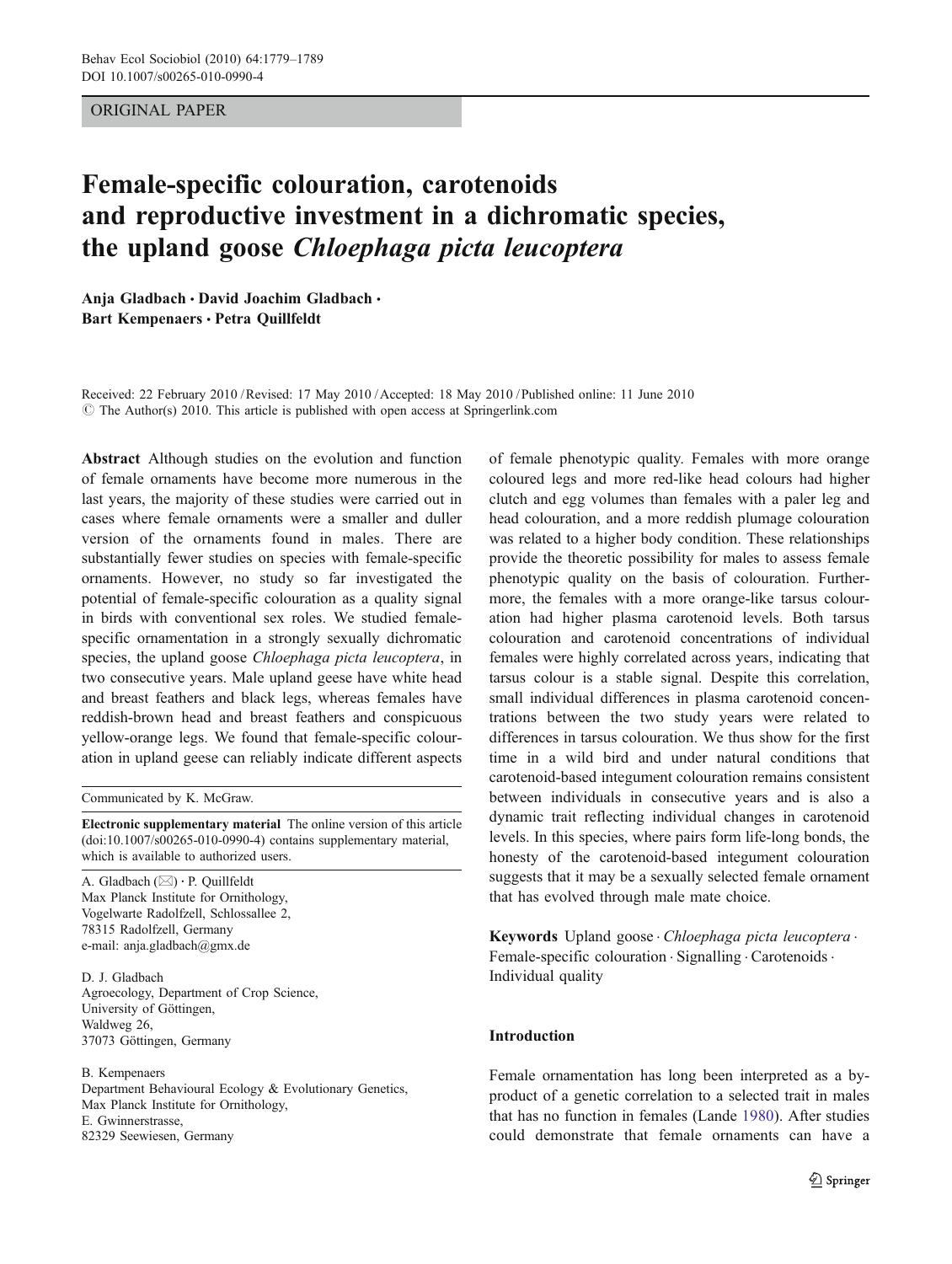signalling function (Jones and Hunter [1993](#page-9-0); Potti and Merino [1996](#page-10-0); Amundsen et al. [1997;](#page-8-0) Amundsen and Forsgren [2001\)](#page-8-0), it is now acknowledged that natural and/or sexual selection also acts directly on ornaments in females and can explain their development (Amundsen [2000;](#page-8-0) Clutton-Brock [2009](#page-9-0)). Selection processes for ornamentation in both males and females are mate choice and mate competition, competition over resources other than mates and selection for sexual mimicry (Kraaijeveld et al. [2007\)](#page-9-0). Most studies on the signalling function of female ornaments have been carried out in species where the female ornament is a reduced form of a sexually selected trait in males, and ornamentation could be linked to female quality and fecundity, although results are mixed with some studies reporting no or negative relationships (reviewed in Amundsen [2000;](#page-8-0) Kraaijeveld et al. [2007](#page-9-0); Clutton-Brock [2009\)](#page-9-0).

There are substantially fewer studies on species with female-specific ornaments. In a number of non-avian species where females display ornaments that are not present in males, it has been demonstrated that these female-specific ornaments can have signalling function as well (Funk and Tallamy [2000;](#page-9-0) Amundsen and Forsgren [2001;](#page-8-0) Domb and Pagel [2001](#page-9-0); Weiss [2006](#page-10-0); Weiss et al. [2009\)](#page-10-0). Besides the amount of literature on female ornaments in birds compared to other taxa, also in birds, most of the empirical work on female ornamentation has been carried out in species with similar ornaments in males and females (Amundsen [2000;](#page-8-0) Bennett and Owens [2002](#page-9-0)), maybe because the situation where both males and females are ornamented but have different ornaments appears to be rare. Heinsohn et al. ([2005\)](#page-9-0), for example, explored the reasons for a strikingly different plumage colouration in the Eclectus roratus parrot and found different selection pressures acting on males and females, attributed to sexbased differences in their lifestyle. However, their study does not link any of the plumage characters to measures of individual quality, and to our knowledge, no study so far investigated the potential of female-specific colouration as a quality signal in birds with conventional sex roles.

We studied female-specific colouration in a strongly sexually dimorphic species, the upland goose Chloephaga picta leucoptera. Upland geese are highly territorial and socially monogamous, usually returning to the same territory with the same mate every year (Summers and McAdam [1993](#page-10-0)). They belong to the order of the sheldgeese (Tadornini), a group that resembles true geese and shows similar habits but is more closely related to shelducks and ducks. Male upland geese have white head and breast feathers and black legs, whereas females have reddishbrown head and breast feathers and conspicuous yelloworange legs (Fig. S1). Several studies on a variety of species have shown evidence that integument colouration

(e.g. bill, skin) reliably signals individual quality or state (e.g. Negro et al. [1998;](#page-10-0) Faivre et al. [2003;](#page-9-0) Velando et al. [2005](#page-10-0); e.g. Velando et al. [2006;](#page-10-0) Martinez-Padilla et al. [2007;](#page-9-0) Mougeot et al. [2007b,](#page-10-0) [2009\)](#page-10-0). In contrast to plumage colouration, which may mostly reflect the conditions during moult and not necessarily condition at the time the study is conducted, the colour of skin or other integumentary parts reflects a more recent physiological state and hence is a more plastic indicator of current condition (Lozano [1994;](#page-9-0) Negro et al. [1998](#page-10-0); Bortolotti et al. [2003](#page-9-0); Martinez-Padilla et al. [2007\)](#page-9-0). However, integument colouration may change rapidly (Faivre et al. [2003;](#page-9-0) Rosen and Tarvin [2006;](#page-10-0) Velando et al. [2006](#page-10-0)), and reliability can only be sustained if these changes reflect current state or the change of the state from one year to the next and if the relative state of an individual compared to others is stable (Greenfield and Rodriguez [2004](#page-9-0); Senar and Quesada [2006](#page-10-0); Perez-Rodriguez [2008](#page-10-0)). As Perez-Rodriguez ([2008\)](#page-10-0) could show for captive red-legged partridge Alectoris rufa, carotenoidbased integument colouration can be consistent between individuals both within and between years.

In this study, we examined whether the expression of female-specific colouration can reliably predict female phenotypic quality in the upland goose. Our study will thus be the first to test if female-specific colouration varies in expression and that this variation may have some signal value in a bird species with conventional sex roles. Furthermore, no study so far investigated the stability of integument colouration in consecutive years for wild birds under natural conditions. Our specific aims were as follows. We tested:

- 1. Whether female colouration was positively related to her reproductive investment, in terms of clutch and egg size. Egg size is an important component of parental effort in birds and several studies have shown a positive relationship between egg size and offspring fitness, in altricial as well as precocial birds. Larger eggs may enhance offspring fitness by increasing survival prospects in the first days after hatching and competitive power through a larger offspring size and the possession of more resources to survive adverse conditions (Ankney [1980;](#page-8-0) Amundsen and Stokland [1990](#page-8-0); Magrath [1992](#page-9-0); Potti [1999](#page-10-0); Dawson and Clark [2000](#page-9-0); Anderson and Alisauskas [2002;](#page-8-0) Christians [2002](#page-9-0); Goth and Evans [2004](#page-9-0); Rutkowska and Cichon [2005](#page-10-0)). In our system, we found that chicks hatched from nests with higher mean egg volume had higher early body condition (Gladbach et al. [2010\)](#page-9-0).
- 2. Whether female colour was repeatable across years, an important factor in the reliability of a variable signal like integument colouration, which has never been investigated in the wild. Measures of individual quality need to be relatively consistent and repeatable over time in order to reflect the state of an individual over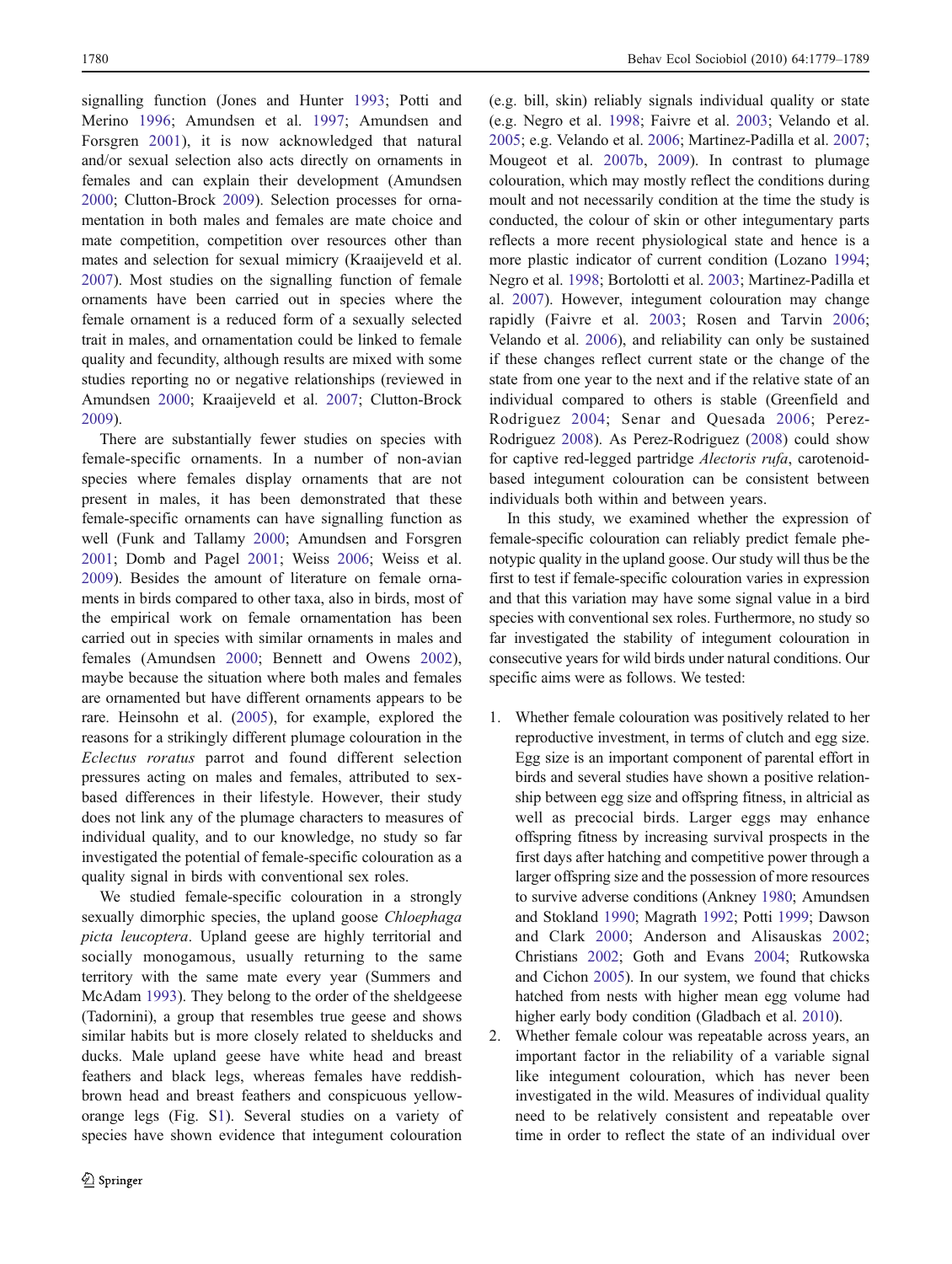long time spans and reveal information about the inherent quality of individuals. To test this in the upland goose, we sampled individuals over two consecutive breeding seasons.

3. Whether variation in tarsus colour correlates with variation in plasma carotenoid levels both among and within individuals, indicating if changes in integument colouration may reflect individual differences and changes in carotenoid levels. In many species, the yellow, orange or red colour of integumentary parts results from the presence of carotenoids (McGraw [2004](#page-9-0); Mougeot et al. [2007a](#page-10-0); Juola et al. [2008;](#page-9-0) Perez-Rodriguez [2008](#page-10-0)). Carotenoids are natural pigments that cannot be synthesised by vertebrates and hence must be obtained via the diet (Fox [1979](#page-9-0); Brush [1981](#page-9-0); McGraw [2005](#page-9-0)). Therefore, the expression of carotenoid-based ornaments can indicate good foraging efficiency and condition (Endler [1983;](#page-9-0) Hill et al. [1994;](#page-9-0) Moller et al. [2000](#page-9-0)) or a high carotenoid availability in good territories. Carotenoids also have a range of healthrelated functions: they are known to work as antioxidants and immune enhancers (Lozano [1994](#page-9-0); Olson and Owens [1998\)](#page-10-0). This provides the basis for the honesty of carotenoid-derived signals because individuals may have to trade off the allocation of carotenoids to selfmaintenance against ornamental colouration (Lozano [1994](#page-9-0); von Schantz et al. [1996](#page-10-0); Blas et al. [2006](#page-9-0)).

## Materials and methods

#### Study site and study species

The study was carried out in the New Island Nature Reserve, Falkland Islands (51°43′S, 61°17′W) from October to December 2007 and 2008. The island has been established as a nature reserve in 1970 when all livestock was removed from the island. This led to an increase in the density of upland geese, which is now one of the highest in the Falkland Islands (Quillfeldt et al. [2005\)](#page-10-0). The basic breeding biology and life cycle of upland geese has been studied in the Falklands from 1977 to 1980 (Summers [1983a](#page-10-0)). Take up of territories starts in August, egg laying commences in late September and most clutches are finished by the end of October. Hatching mainly takes place between mid-October and mid-November, and fledging starts when offspring are about 70 days old.

#### Field measurements and sampling

At the start of each field season, we mapped nests using Global Positioning System. For each nest, we determined clutch size, measured length (L, expressed in centimetres) and breadth (B, expressed in centimetres) of each egg to the nearest 0.1 mm using callipers and weighed each egg to the nearest 0.1 g using a digital balance. Egg volume (V, in cubic centimetres) was calculated as  $V = (L \times B^2 \times 0.507)$ following Furness and Furness ([1981\)](#page-9-0). We defined total clutch volume as the sum of the volumes of each egg in the clutch. We estimated expected hatching dates as described in Gladbach et al. [\(2010](#page-9-0)). We visited nests at least once a day, starting at the estimated hatching date; all eggs hatched within 0–2 days from the estimated hatch date.

We caught adults during the period when they attended their brood using a  $3 \times 5$  m whoosh net. One person herded the family of geese slowly to the catching area, and when they arrived directly in front of the furled net, the other researcher pulled the trigger. Adults were marked with individual metal rings and weighed to the nearest 10 g using a digital spring balance. Head length, culmen length and tarsus length were measured to the nearest 0.1 mm using callipers; wing length (maximum flattened chord) was measured to the nearest 1 mm using a foot rule. A blood sample (approximately 300 μl) was collected from the brachial vein. Blood samples were kept cold (4°C) and centrifuged within 8 h. The separated plasma was stored at −20°C until carotenoid levels were determined (see below).

Chicks were weighed to the nearest 1 g using a spring balance  $(\leq 300 \text{ g})$  or to the nearest 10 g using a digital spring balance ( $>$  300 g). We measured head length, culmen length, wing length and tarsus length  $(\pm 0.1 \text{ mm})$  using callipers to determine chick age from a growth curve for head and tarsus established from chicks of known age in 2005. For each clutch, the mean chick age and thereby mean hatching date were calculated. As not all territories were visited before hatching and thus hatching dates could not be determined from egg density for all individual females, we used this estimated hatching date for further analyses. Estimated hatching dates from egg measures and chick measures were highly correlated  $(r=0.973, P<0.001,$  $N=41$ ).

The body condition of females was determined accounting for structural size and chick age, as we did not catch females during the prelaying period and captured females had goslings of different age (mean age,  $11 \pm 1$  days). Females lose weight during incubation and regain weight after hatching of the chicks (Summers and McAdam [1993\)](#page-10-0). A principal components analysis extracted one principal component (PC1) with an eigenvalue of 1.794 from measurements of wing, head, bill and tarsus as an overall measure of body size. PC1 explained 44.844% of the variance. We estimated an expected body mass for each individual based on a multiple linear regression of body mass on the first principal component score (PC1) and chick age. Body condition was calculated as the ratio of the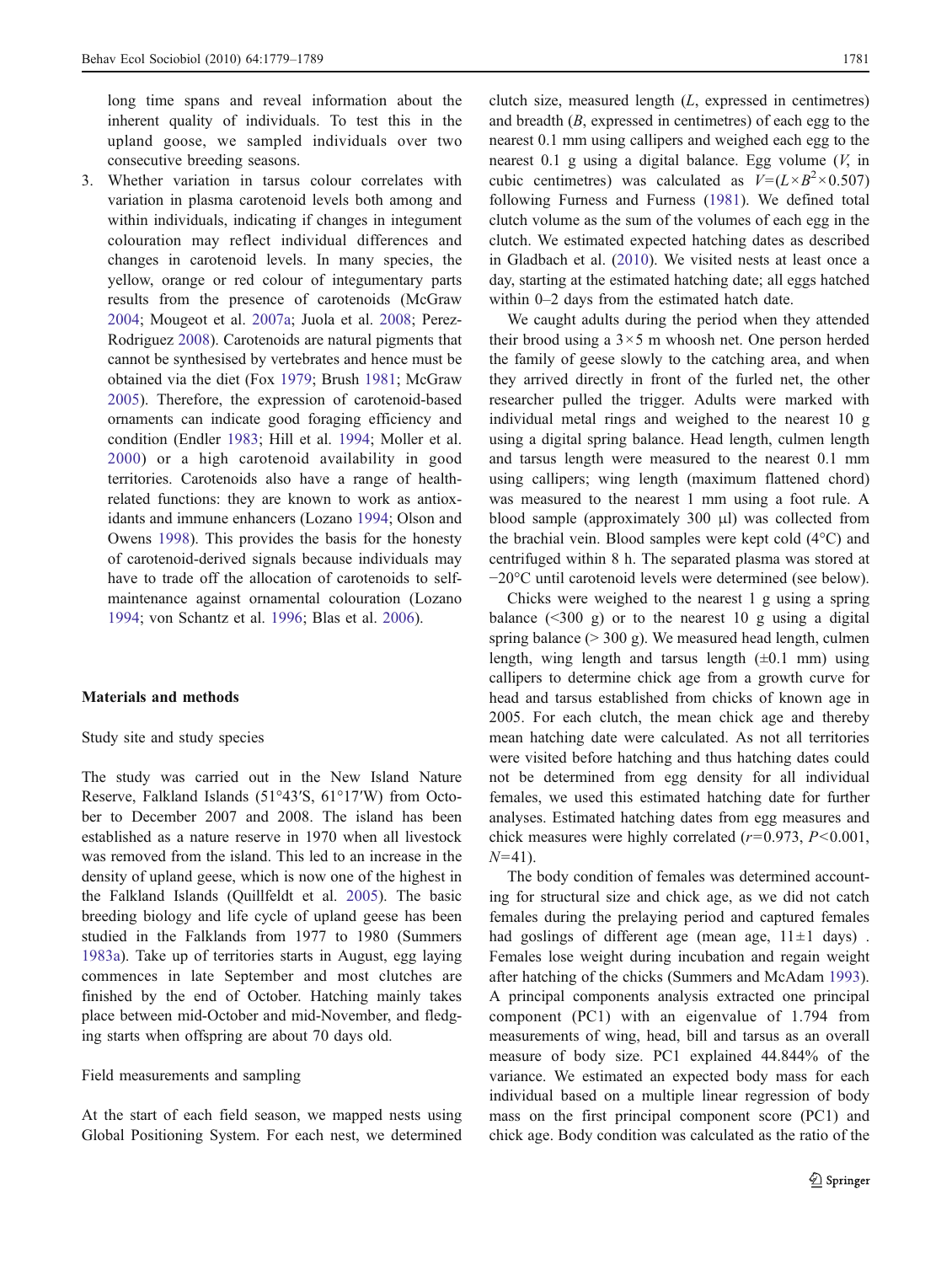<span id="page-3-0"></span>observed body mass to the derived expected body mass, according to female size and chick age.

## Colour measurements

We measured the colour of the female head and tarsus based on digital photos. We used a Canon EOS 350D digital camera (8.0 megapixels) with a Canon Zoom Lens (EF-S 18–55 mm f/3.5–5.6) with automatic settings for integration time (shutter speed) and lens aperture, and with the white balance set to 'daylight'. All photos were taken outdoors with the integrated flash lighting. We held the right tarsus next to a yellow reference card close to the ground and took two pictures from above (Fig. S2). Similarly, a photo of the head together with an orange reference card was taken from the left side (Fig. S3). We avoided direct sunlight on tarsus, head and reference card. Our method of colour measurement only includes the human-visible spectrum (approximately 400–700 nm) and excludes variation in the ultraviolet range, which is visible to the birds (e.g. Cuthill et al. [2000](#page-9-0)). However, the analysis of digital photos has proved to be a useful tool to study colouration in animals in general (Bergman and Beehner [2008\)](#page-9-0) and also for the study of carotenoid based colouration in birds (e.g. Fitze et al. [2003;](#page-9-0) Perez-Rodriguez [2008](#page-10-0); Mougeot et al. [2009](#page-10-0)).

Each digital photograph was imported into Adobe Photoshop CS3, and colour was measured as follows. First, we randomly selected five non-shaded areas of  $100 \times 100$ pixels along the tarsus between the tibio-tarsal articulation and the foot and five non-shaded areas on the head in a circle around the eye and recorded the red, green and blue (RGB) levels using the histogram palette (averaged over the selected pixels) following Fitze and Richner ([2002](#page-9-0)). Similarly, we measured five areas of the same size on the reference cards, and we calculated a mean value for tarsus, head and reference card. Digital images consist of a matrix of microscopic photocells where colour is recorded as brightness values (in the range, 0–255) of RGB. If any of the RGB values for any square was 255 (the upper limit of the camera), the photo was discarded (see Bergman and Beehner [2008\)](#page-9-0). Because the actual value in each channel is only informative relative to the values in the other channels, we analysed the ratio of red to green (R/G) (Bergman and Beehner [2008](#page-9-0)). To account for differences of natural lighting conditions, we used the difference between the tarsus R/G value and the R/G value of the yellow reference card and the difference between the head R/G value and the R/G value of the orange reference card in each picture for further analysis and refer to this as 'R/G' for simplicity. R/G values of the two pictures taken in row were highly correlated ( $r=0.88$ ,  $n=64$ ,  $P<0.001$ ), and we used the mean value of the two pictures for further analysis.

To better describe what R/G difference values signify in terms of colour, we assessed the colour of our reference card using the GretagMacbeth ColorChecker colour rendition chart [product no. 50105, manufactured by Munsell Colour, division of GretagMacbeth; for a detailed description and picture of the chart see Bergman and Beehner [\(2008](#page-9-0))]. We took 20 photos of the ColorChecker together with the yellow and orange reference card, respectively, and analysed them in Photoshop, as described above. We calculated the differences between the R/G values of the yellow card and the R/G values of the orange, orangeyellow and yellow square on the ColorChecker chart (R/G difference = value ColorChecker − value reference card). The difference increased from yellow (−0.335±0.010), over orange-yellow  $(0.008 \pm 0.015)$  to orange  $(0.860 \pm 0.033)$ ; that is, higher tarsus R/G values indicate a more orangelike tarsus in our study. The same was done for the orange reference card, where we calculated the differences to the red, orange and orange-yellow square. Here, the difference increased from red (−2.750±0.232) over orange (0.965± 0.091) to orange-yellow  $(1.683 \pm 0.091)$ ; that is, lower head R/G values indicate a more red-like head colouration in our study.

#### Carotenoid analysis

We quantified plasma carotenoid levels following Alonso-Alvarez et al. [\(2004\)](#page-8-0). We diluted 10 μl of plasma in 90 μl of absolute ethanol, vortexed the mixture and centrifuged it at 1500×g to precipitate flocculent proteins. The supernatant was examined in an Ultrospec 2000 (Pharmarcia Biotech) spectrophotometer, and the optical density at 450 nm (maximal absorbance of lutein) was determined. We calculated plasma carotenoid concentration (microgram per millilitre) using a standard curve of lutein (Sigma Chemicals). Each plasma sample was double tested, and the obtained values were highly correlated  $(r=0.97, N=83, P<$ 0.001). Alonso-Alvarez et al. ([2004\)](#page-8-0) assessed the reliability of this technique by comparing a high performance liquid chromatography analysis of plasma samples with colorimetric measurements. HPLC determined the presence of four carotenoids in the plasma (lutein, zeaxanthin, anhydrolutein and β-cryptoxanthin). The total amounts of carotenoids determined by the two techniques were highly correlated; colorimetric measurements could thus be considered as representative of total plasma carotenoid concentration.

#### Statistical analysis

Statistical tests were performed with SPSS 11.0. Normality was tested with Kolmogorov–Smirnov tests. Means are given with standard errors. We used Pearson correlations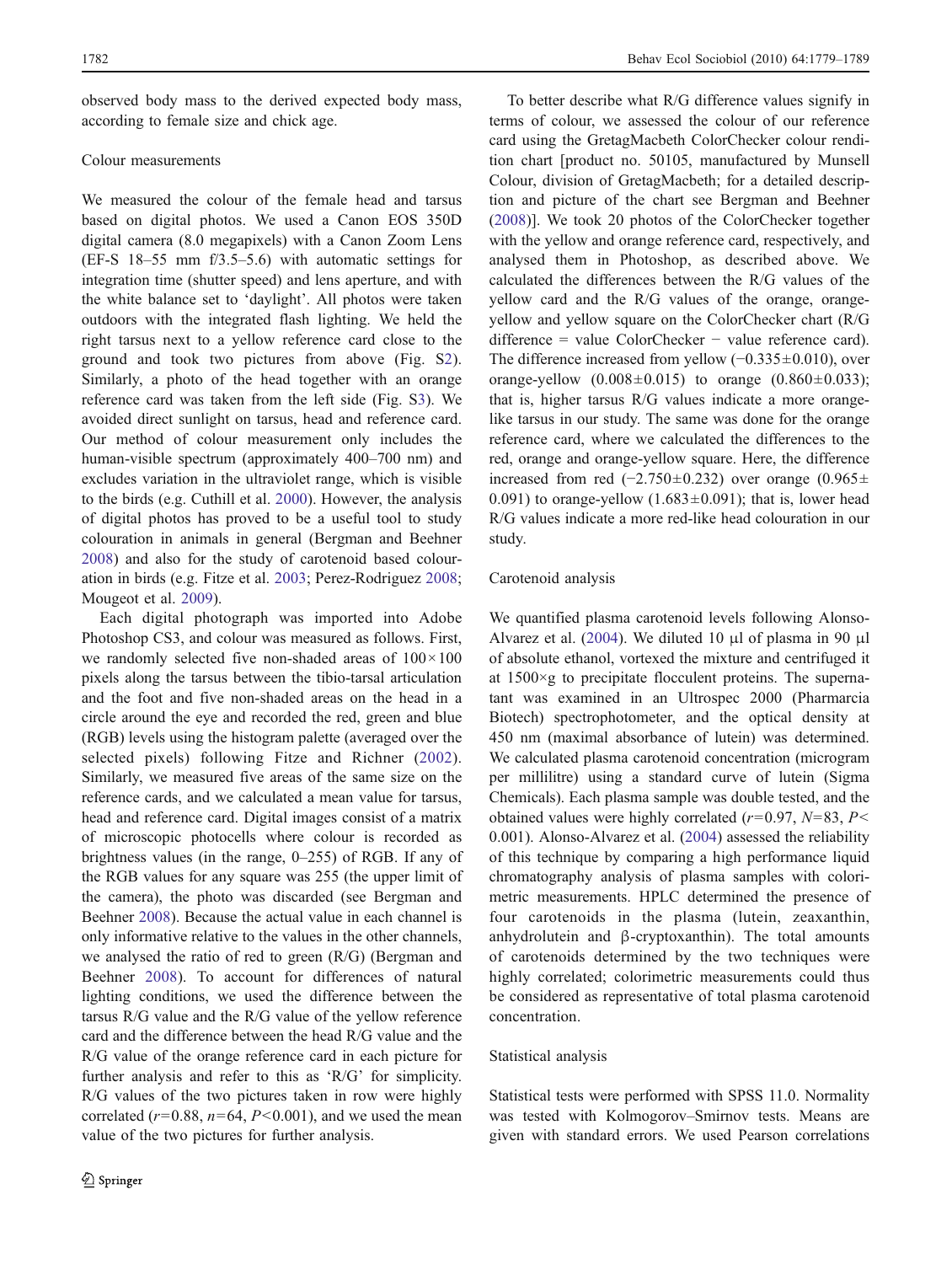and stepwise linear regressions if the assumptions of normality and equal variances were met. Significance level was set at  $\alpha$ =0.05.

We captured and measured 29 females in 2007 and 38 in 2008, of which 20 females were measured in both seasons. To test which parameters (colouration, body condition, PC1 as a measure of body size and hatching date) have the biggest influence on clutch and egg size, we performed stepwise linear regressions, with probability of 0.05 for entry and 0.10 for removal. We only included the first measurement of each female in these analyses to avoid pseudoreplication. To test whether tarsus and head colouration could be predicted from body condition, body size and hatching date, we also performed stepwise linear regressions. As captured adult birds were of unknown age, individual age could not be included in the analyses. Sample sizes differed because of missing values. Some territories were not visited before chicks hatched, and hence, data on clutch size and egg volumes are missing. Furthermore, not all females were blood-sampled, and some photos were discarded (see above).

# Results

The tarsus and head R/G values were similar for the two study years (Table 1). Tarsus and head R/G values were not correlated (Pearson correlations,  $r=0.063$ ,  $N=40$ ,  $P=0.700$ ).

Tarsus colouration, reproductive parameters and body condition

Stepwise multiple regression suggested that clutch volume increased significantly with tarsus R/G values, with females with more orange-like tarsus colouration having laid clutches with a bigger volume, and was higher in individuals with earlier hatching dates (Table [2](#page-5-0) and Fig. [1a](#page-5-0)). In addition, mean egg volume was higher in individuals with higher tarsus R/G values (Table [2](#page-5-0) and Fig. [1a](#page-5-0)). Stepwise multiple regression found none of the possible explanatory variables body

condition, body size and hatching date to be related to variation in tarsus R/G values.

Head colouration, reproductive parameters and body condition

Stepwise multiple regression revealed that clutch volume was not related to head R/G values and body size but could be best predicted from a combination of hatching date and body condition (Table [2\)](#page-5-0). Mean egg volumes were higher in females with a more red-like head colouration (Table [2](#page-5-0) and Fig. [1b\)](#page-5-0). Head R/G values were lower, i.e. more redlike, in females with a higher body condition  $(F_{1,40} = 7.442)$ ,  $t=-2.728$ ,  $P=0.010$ , Fig. [2\)](#page-6-0) but unrelated to body size and hatching date.

Tarsus and head colouration and plasma carotenoid concentrations

The concentration of carotenoids circulating in the plasma ranged from 3.1 to 31.5 μg/ml and was similar for the two study years (Table 1). Plasma carotenoid concentrations were independent of capture date  $(r=-0.03, P=0.78, N=79)$ .

Plasma carotenoid concentrations were higher in females with higher R/G values, i.e. a more orange-like tarsus colouration (Fig. [3,](#page-6-0) Pearson correlation:  $r=0.336$ ,  $P=0.015$ ,  $N=52$ ) but unrelated to head colouration (r=−0.091, P= 0.587,  $N=38$ ). Plasma carotenoid concentrations were also higher in females with higher mean egg volume but unrelated to clutch volume (Pearson correlations; mean egg volume,  $r=$ 0.50,  $P=0.008$ ,  $N=27$ ; clutch volume,  $r=0.31$ ,  $P=0.120$ ,  $N=$ 26; Fig. [4\)](#page-6-0). The results remained qualitatively the same after controlling for hatching date (partial correlations; mean egg volume:  $r_p = 0.46$ ,  $df = 23$ ,  $P = 0.020$ ; clutch volume:  $r_p = 0.22$ ,  $df=23$ ,  $P=0.290$ ).

## Individual comparisons across years

Plasma carotenoid concentrations were significantly corre-lated between the two study years (Fig. [5a,](#page-7-0)  $r=0.56$ ,  $N=20$ ,

Table 1 Mean values of plasma carotenoid concentrations and tarsus and head colouration of adult female upland geese in the wild: we tested for differences between the years using analysis of variance (see "[Statistical](#page-3-0) [analysis](#page-3-0)" section)

|             |      | Mean $\pm$ SE                   | Min                  | Max              | $\boldsymbol{n}$ |
|-------------|------|---------------------------------|----------------------|------------------|------------------|
| Carotenoids | 2007 | $17.47 \pm 1.11$ $\mu$ g/ml     | $3.06 \text{ µg/ml}$ | $28.77 \mu g/ml$ | 35               |
|             | 2008 | $15.46 \pm 0.85$ µg/ml          | $6.05 \text{ µg/ml}$ | $31.48 \mu g/ml$ | 47               |
|             | Test | $F_{1.80} = 2.15$ , $P = 0.146$ |                      |                  |                  |
| Tarsus R/G  | 2007 | $-0.068 \pm 0.017$              | $-0.270$             | 0.120            | 29               |
|             | 2008 | $-0.037 \pm 0.014$              | $-0.190$             | 0.220            | 38               |
|             | Test | $F_{1.65} = 2.04, P = 0.158$    |                      |                  |                  |
| Head R/G    | 2007 | $-1.391 \pm 0.053$              | $-2.000$             | $-0.900$         | 23               |
|             | 2008 | $-1.439 \pm 0.047$              | $-2.200$             | $-0.110$         | 28               |
|             | Test | $F_{1.50}$ =0.431, P=0.515      |                      |                  |                  |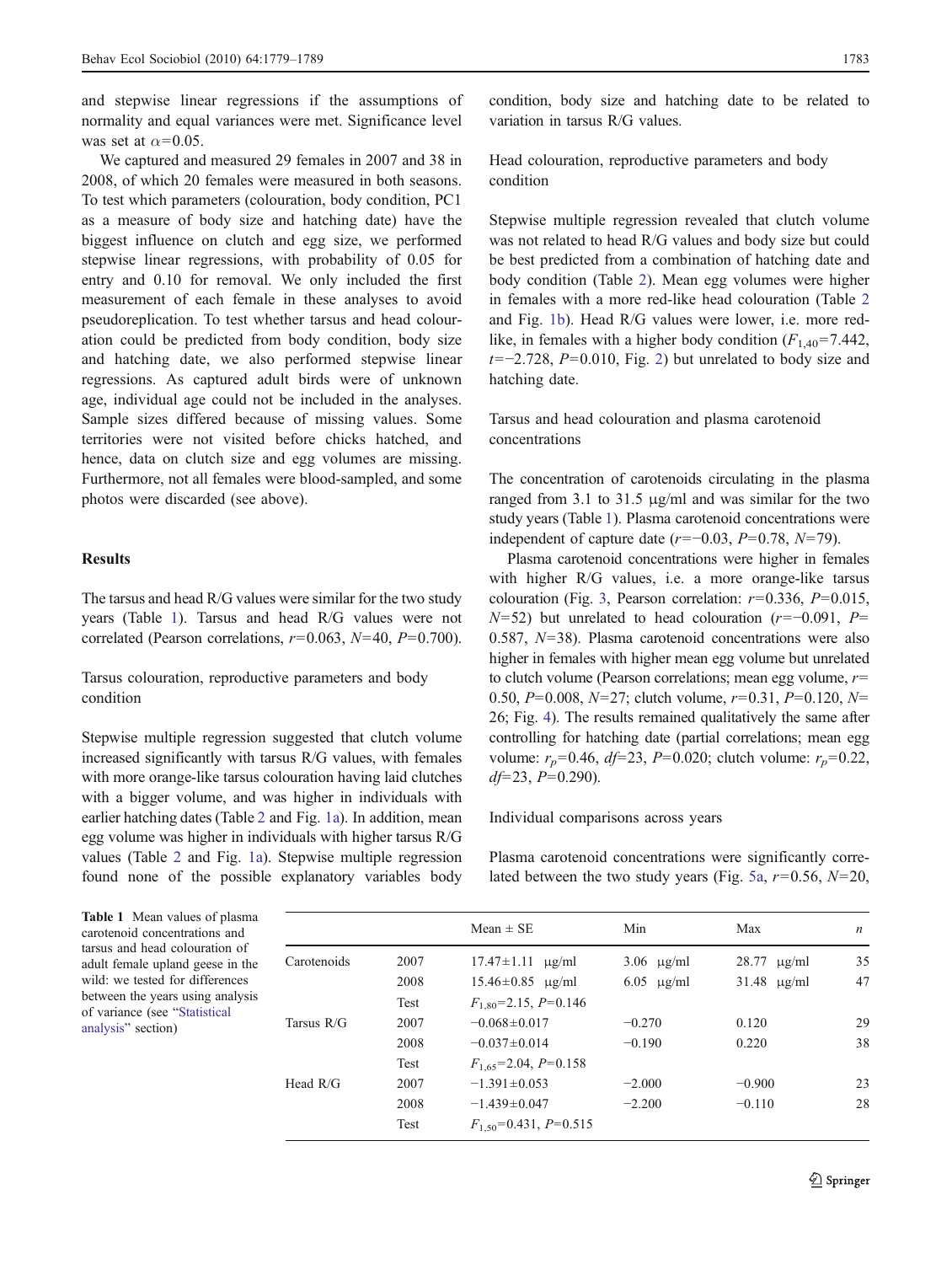<span id="page-5-0"></span>Table 2 Results of stepwise multiple linear regression models for clutch and mean egg volume, including tarsus and head colouration of adult female upland geese as predictor variables (n.i. means that the variable was not included by the model as a significant predictor)

|                 | Clutch volume                    | Mean egg volume            |
|-----------------|----------------------------------|----------------------------|
| Model tarsus    | $F_{2,19} = 9.305, P = 0.002$    | $F_{1,20}$ =7.015, P=0.016 |
| Tarsus $R/G$    | $t=3.103, P=0.006$               | $t=2.649, P=0.016$         |
| Hatching date   | $t=-2.502, P=0.023$              | n.i.                       |
| Body condition  | n.i.                             | n.i.                       |
| Body size (PC1) | n.i.                             | n.i.                       |
| Model head      | $F_{2,16} = 6.845$ , $P = 0.008$ | $F_{1,17}$ =4.864, P=0.042 |
| Head $R/G$      | n.i.                             | $t=-2.205$ , $P=0.042$     |
| Hatching date   | $t=-2.539, P=0.024$              | n.i.                       |
| Body condition  | $t=2.210, P=0.044$               | n.i.                       |
| Body size (PC1) | n.i.                             | n.i.                       |
|                 |                                  |                            |

 $P=0.01$ ). The intra-individual differences ranged from 0 to 12 μg/ml with a mean of  $5.40\pm0.7$  μg/ml. In addition, the tarsus colour (R/G values) of individuals measured in 2007 and in 2008 was significantly correlated among years (Fig. [5b](#page-7-0),  $r=0.65$ ,  $N=15$ ,  $P=0.009$ ), but head R/G values were not  $(r=0.61, N=8, P=0.112)$ . The individual changes in tarsus R/G values (value 2008−value 2007) were significantly positively related to differences in carotenoid concentrations between the two study years (Fig. [6,](#page-7-0) Pearson correlation:  $r=0.52$ ,  $N=15$ ,  $P=0.048$ ).

# Discussion

We found that female-specific colouration in upland geese can reliably indicate different aspects of female phenotypic quality. Females with more orange coloured legs and more red-like head colours had higher clutch and egg volumes than females with a paler leg and head colouration. Furthermore, individuals with a more reddish plumage colouration were in a better body condition. These relationships provide the theoretic possibility for males to assess female phenotypic quality on the basis of colouration. A male mated with a female with more orange coloured legs and more reddish head plumage can expect a higher reproductive output. To determine whether male mate choice is influenced by colouration, however, experiments have to be carried out. We also found that female tarsus colour was repeatable between years, indicating that tarsus colour is a reliable signal of long-term female quality in this species. At the same time, tarsus colouration was also a dynamic trait because the variability in tarsus colour reflected differences in plasma carotenoid levels both among and within individuals.

Egg size has been discussed in the context of individual quality before, with phenotypic and genetic factors predisposing some individuals to perform better under a given set of conditions and lay larger eggs (Reid and Boersma [1990;](#page-10-0) Croxall et al. [1992](#page-9-0); Blackmer et al. [2005;](#page-9-0) Ardia et al. [2006](#page-9-0)). Especially in precocial species like waterfowl,



Fig. 1 Relationship between a tarsus colour and b head colour (R/G values) and clutch volume (black dots, solid line) and mean egg volume (white dots, dashed line) in female upland geese on New Island. Please note the inverse scale for head R/G values. See text for statistical analysis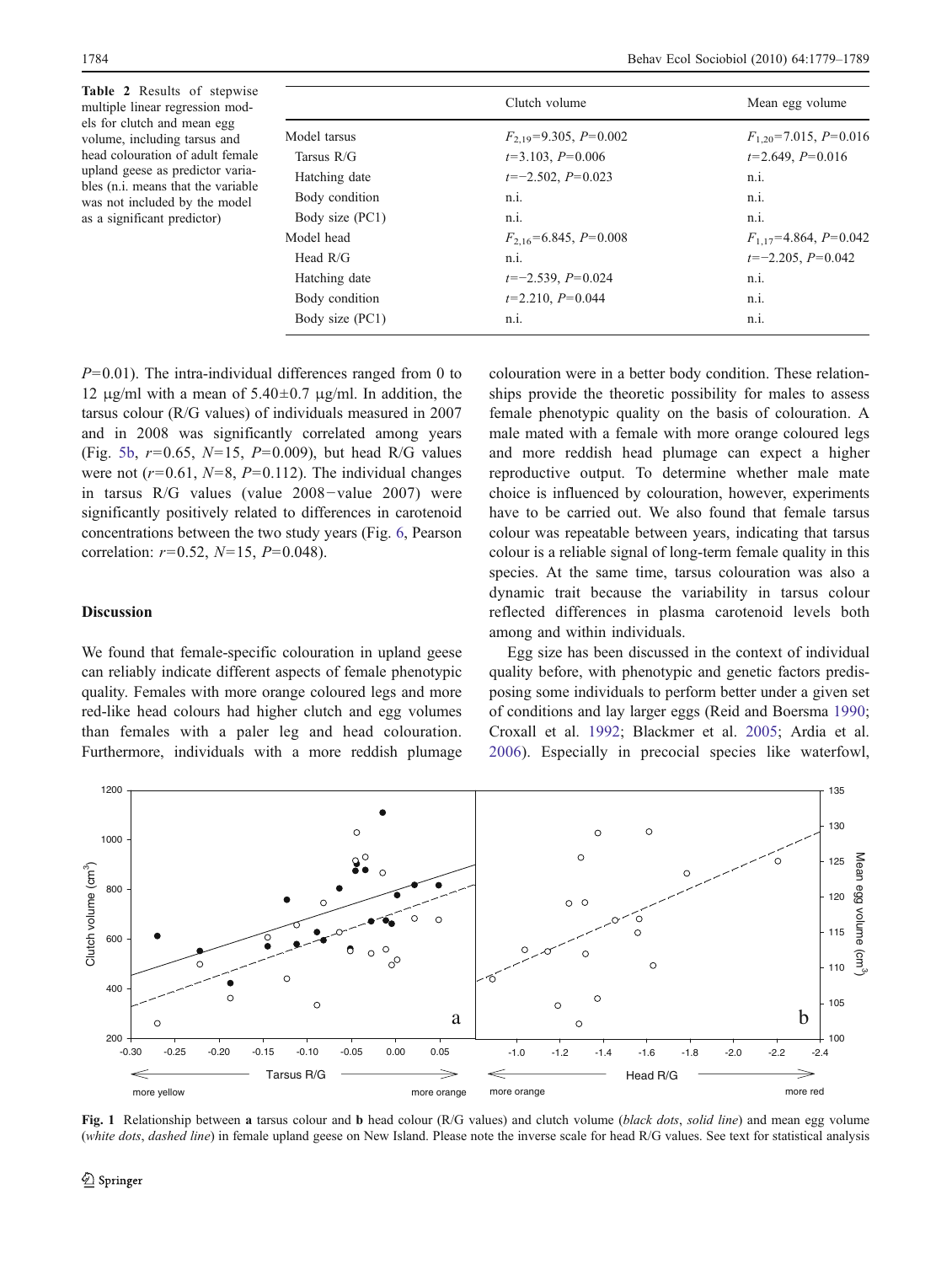<span id="page-6-0"></span>

Fig. 2 Relationship between head colour (R/G values) and body condition in female upland geese on New Island. Please note the inverse scale for head R/G values. See text for statistical analysis

female egg investment may play an important role in determining survival prospects of offspring (Amat et al. [2001\)](#page-8-0) and thereby increasing individual fitness. Larger eggs may enhance offspring fitness by (a) increasing survival prospects in the first days after hatching and (b) increase competitive ability through larger offspring size and the possession of more resources to survive adverse conditions (Ankney [1980](#page-8-0); Amundsen and Stokland [1990;](#page-8-0) Magrath [1992;](#page-9-0) Dawson and Clark [2000;](#page-9-0) Anderson and Alisauskas [2002;](#page-8-0) Christians [2002](#page-9-0); Goth and Evans [2004;](#page-9-0) Rutkowska and Cichon [2005](#page-10-0)). In upland geese, body condition of young of age  $\leq 20$  days increased with increasing egg size Gladbach et al. ([2010\)](#page-9-0). The positive relationship between female colouration and egg and clutch size in our study system may therefore indicate individual reproductive



Fig. 3 Relationship between plasma carotenoid concentrations and tarsus colour (R/G values) in female upland geese. See text for statistical analysis



Fig. 4 Relationship between plasma carotenoid concentrations and clutch volume (black dots) and mean egg volume (white dots, dashed line) in female upland geese. See text for statistical analysis

quality. Furthermore, we found that female tarsus colouration is positively related to plasma carotenoid levels, suggesting that it is an honest indicator of the health state or of immunocompetence in female upland geese. This is in line with other studies showing that integument colouration reflected circulating carotenoid levels (Juola et al. [2008;](#page-9-0) Perez-Rodriguez [2008](#page-10-0); Casagrande et al. [2009;](#page-9-0) Mougeot et al. [2009\)](#page-10-0).

Only few studies have shown that a strongly environmentally determined signal like carotenoid-based integument colouration is consistent within individuals over time (Dawson and Bortolotti [2006](#page-9-0); Perez-Rodriguez [2008](#page-10-0)). Such consistency is important in relation to male mate choice, especially in species that form life-long pair bonds such as the upland goose. If a sexual trait changes over time, the trait might be honest, but it would only reflect the current state and would have little predictive value for future reproductive success (Greenfield and Rodriguez [2004;](#page-9-0) Senar and Quesada [2006](#page-10-0); Perez-Rodriguez [2008\)](#page-10-0). Dawson and Bortolotti [\(2006](#page-9-0)) found in female American kestrels Falco sparverius that integument colour scores in the prelaying period and during incubation were correlated. Perez-Rodriguez ([2008\)](#page-10-0) reported that in red-legged partridge A. rufa, bill and eye-ring colouration were highly repeatable within individuals, both within the breeding season and between two consecutive years. We show here that tarsus colouration of the same individuals in two consecutive years is strongly correlated. Measures of individual quality should be relatively consistent over longer time spans to be a reliable indicator for the inherent quality of individual birds (Ochs and Dawson [2008\)](#page-10-0); female tarsus colouration thus could be used as such a quality signal. Monitoring over several years together with a complete data set for measures of phenotypic quality could shed further light on the usefulness of tarsus colouration as a measure of individual quality in female upland geese. We also found a strong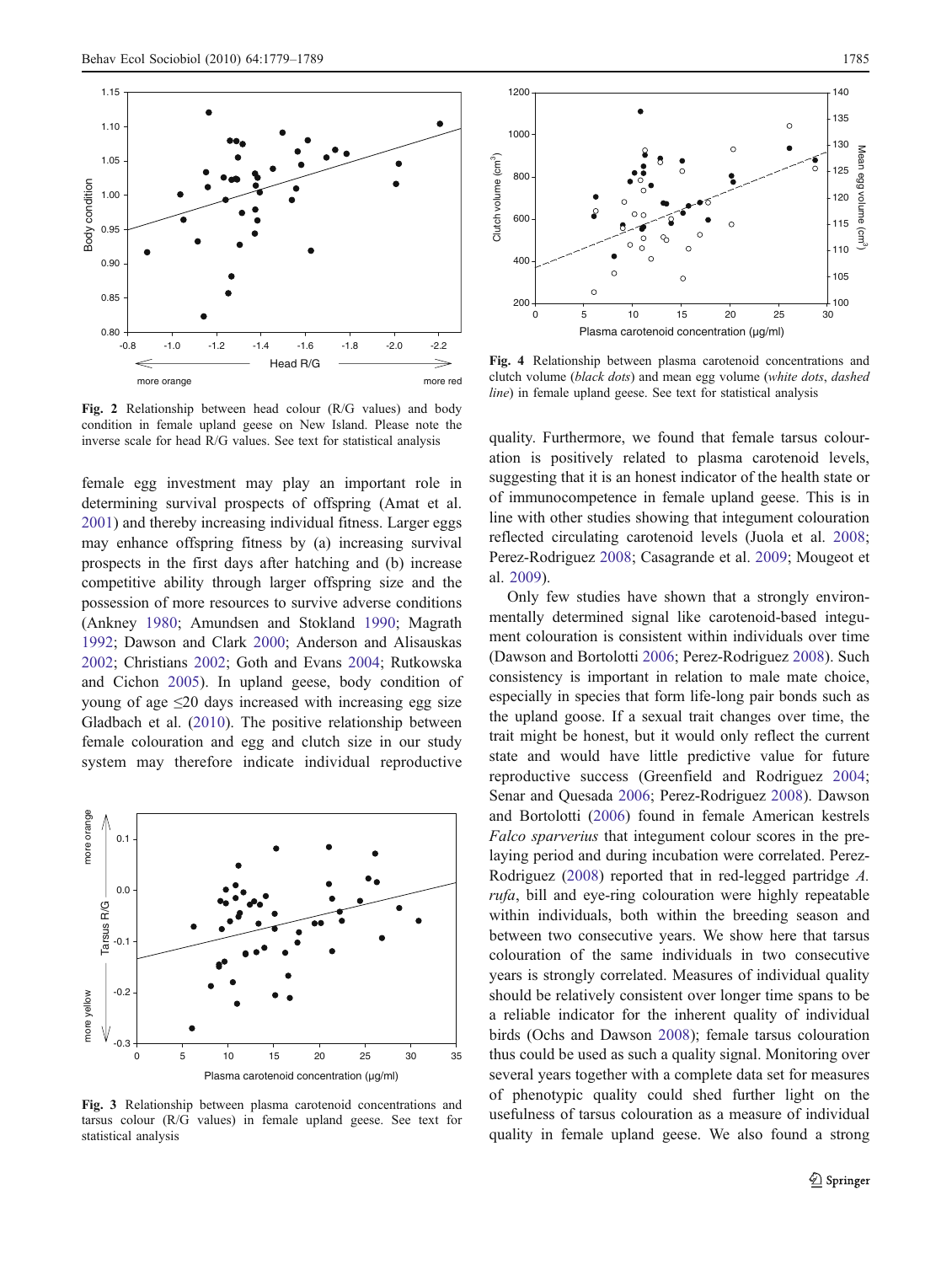<span id="page-7-0"></span>

Fig. 5 Relationship between a plasma carotenoid concentrations and **b** tarsus colour  $(R/G$  values) of the same individual female upland geese measured in subsequent years

correlation between years in individual plasma carotenoid concentrations. This contrasts with the study of Perez-Rodriguez [\(2008](#page-10-0)), where no such correlation was found. However, in that study, birds were kept in an aviary and fed ad libitum. Variability between individuals even when carotenoid access and health status are standardised indicates that intrinsic physiological or genetic factors may affect the ability to absorb, transport and transform carotenoids (McGraw and Hill [2001](#page-9-0); Hadfield and Owens [2006\)](#page-9-0). In our study, within-individual variation (maximum difference, 12 μg/ml) was smaller than between individual variation (maximum difference, 29 μg/ml). Despite relatively small intra-individual variation, the changes in plasma carotenoid levels were still reflected in individual variation in tarsus colouration between the 2 years. Our data thus support results from aviary experiments (Perez-



Fig. 6 Relationship between the change in plasma carotenoid concentrations and the change in tarsus colour (R/G values) between two consecutive years (2007–2008) in female upland geese

Rodriguez [2008](#page-10-0)) and show that integument colouration is a dynamic trait remaining consistent between individuals also in a wild bird under natural conditions.

Territory quality and carotenoid availability in territories may be an important factor in determining the between-year correlation in plasma carotenoid levels. This is because upland geese are highly territorial and return to the same territories year after year. Measurements of tarsus colour and plasma carotenoid levels during the non-breeding season, when upland geese gather in large groups around ponds and thus share the same environmental conditions, could shed further light on the importance of the breeding territory for the expression of the ornament. Furthermore, we cannot exclude the hypothesis that females mated to high-quality males that defend high-quality territories have more orange-like tarsi because they would have access to carotenoid-rich food and are able to invest more in reproduction. This could be studied experimentally, by removing pairs and measuring changes in tarsus colour in relation to changes in territory quality. This would also require that at least territory quality and perhaps also male competitive ability in territory defence can be measured. Preliminary, we found no relationship between male body condition and female tarsus colouration and no repeatability of male plasma carotenoid concentrations between two consecutive years Gladbach et al. [\(2010](#page-9-0)), making this explanation perhaps less likely.

The reddish head colouration in upland geese may be based on melanins. Melanins are one of the most important groups of pigments involved in bird colouration (McGraw [2006](#page-9-0)) and responsible for reddish-brown, brown, black or grey colour of feathers. The effects of environmental and individual quality on melanin-dependent traits are still discussed (Griffith et al. [2006;](#page-9-0) Ducrest et al. [2008;](#page-9-0) McGraw [2008](#page-9-0)). Several studies have found melanin-based traits to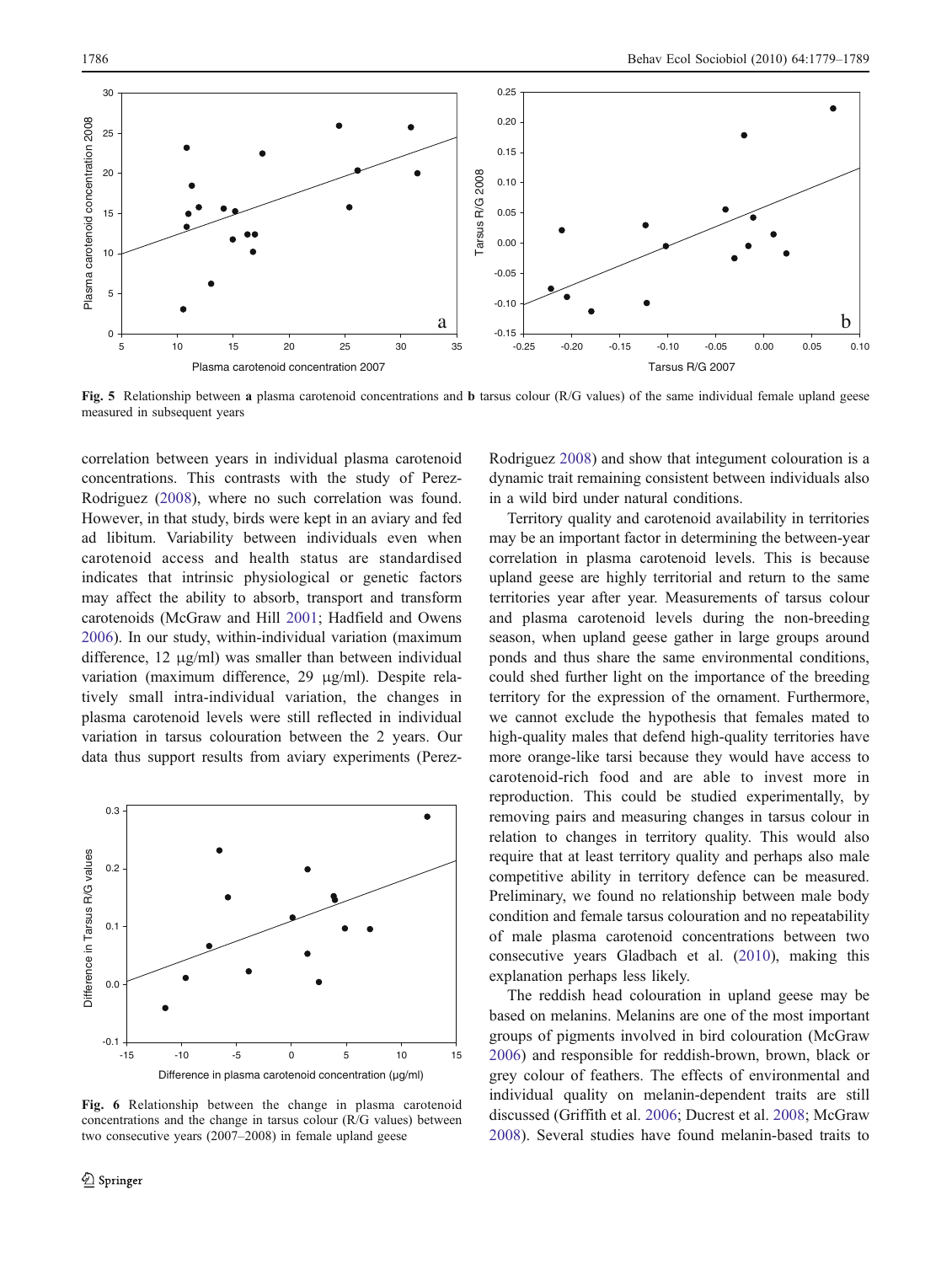<span id="page-8-0"></span>be related to individual quality (reviewed in Jawor and Breitwisch [2003\)](#page-9-0). Melanogenesis can be influenced by physiological condition with food availability and changing hormonal conditions affecting the biosynthesis and deposition of melanin into ornaments (Jawor and Breitwisch [2003\)](#page-9-0), which could explain the more reddish head colouration of females with higher body condition. Alternatively, this may also be linked to a condition dependency of the moult of body feathers, with females in lower body condition skipping moult. The skipping of moult of primaries in sometimes three consecutive years has been reported in upland geese before (Summers [1983b\)](#page-10-0), and the gradual impairment of flight feathers might be unimportant to this non-migratory species. This moult skipping could have the advantage to save energy and nutrients, which possibly also applies to body feathers. The colour of feathers might then be subject to degradation, leading to a paler colour of older feathers. This is supported by one case where we caught a female moulting head feathers (not included in the analyses) and the new feathers were of a darker reddish-brown colour than the old ones (Fig. S4). Another possibility is the occurrence of an age effect, with older females producing darker feathers. Both increases (e.g. Dale et al. [2002;](#page-9-0) e.g. Galvan and Moller [2009](#page-9-0); Vergara et al. [2009](#page-10-0)) and decreases (e.g. Potti and Montalvo [1991](#page-10-0); Siefferman et al. [2005](#page-10-0)) in the intensity of melanin-based colour with age have been reported before. To test this in upland geese, a comparison of individual feather colouration in several years or between individuals with known age is necessary. The non-significant correlation of head colour between the 2 years could be caused by the small sample size in our study (only pictures of eight females could be compared) because the high correlation coefficient (0.61) indicates that there is a trend also for head colouration to be stable between years. Plumage characters have been found to remain reasonably stable between moults in other studies (e.g. Senar and Quesada [2006\)](#page-10-0). However, to confirm this in upland geese, the comparison of a larger number of individuals is necessary.

In summary, our study shows evidence that the yelloworange tarsus and reddish-brown head in female upland geese, a colouration that only occurs in females, can indicate individual quality. Only a small number of previous studies reports positive relationships between female-specific ornamentation and aspects of phenotypic quality (Domb and Pagel [2001](#page-9-0); Weiss [2006;](#page-10-0) Weiss et al. [2009\)](#page-10-0). Jawor and Breitwisch [\(2003](#page-9-0)) hypothesise that birds displaying both carotenoid and melanin ornaments provide more reliable indication of their overall quality than birds displaying only one or the other type of ornament. We furthermore report for the first time in a wild bird under natural conditions that a female-specific ornament is stable across years. Following individuals for a longer period of

time and including birds of known age (ringed as chicks) would further add to our knowledge about the development and reliability of quality signals in birds establishing longterm pair bonds.

Acknowledgements We are grateful to the New Island Conservation Trust for the possibility to carry out this study on the island and for providing accommodation and transport. We would like to thank Riek van Noordwijk, Rafael Matias and Andreas Michalik for their help in capturing 'difficult' goose families. The Department of Cellular Logistics of the Max Planck Institute for biophysical Chemistry provided the facilities to conduct the analyses of plasma carotenoids. The manuscript benefited from the comments of three anonymous referees. This work would not have been possible without the support of Ian, Maria and Georgina Strange and Dan Birch. A.G. received financial support from the Bayerische Eliteförderung, the Arthur-von-Gwinner-Foundation, the German Academic Exchange Service (DAAD) and the German Ornithological Society (DO-G). P.Q. was funded by DFG, Germany (Emmy Noether Programme, Qu148/1-3). A.G. and P.Q. designed the study; A.G. and D.G. did the fieldwork; A.G. analysed the data; and A. G., P.Q. and B.K. discussed the data and wrote the paper.

Ethical note Families were caught in their territories when leading broods using a whoosh net. Adult birds were handled first, and chicks were released back to their families after handling, who accepted them back readily. The study was carried out with the permission of the Environmental Office of the Falkland Islands. Upland geese are not protected and can be captured/disturbed at any time.

Conflict of interest The authors declare that they have no conflict of interest.

Open Access This article is distributed under the terms of the Creative Commons Attribution Noncommercial License which permits any noncommercial use, distribution, and reproduction in any medium, provided the original author(s) and source are credited.

# References

- Alonso-Alvarez C, Bertrand S, Devevey G, Gaillard M, Prost J, Faivre B, Sorci G (2004) An experimental test of the dose-dependent effect of carotenoids and immune activation on sexual signals and antioxidant activity. Am Nat 164:651–659
- Amat JA, Fraga RM, Arroyo GM (2001) Intraclutch egg-size variation and offspring survival in the Kentish Plover Charadrius alexandrinus. Ibis 143:17–23
- Amundsen T (2000) Why are female birds ornamented? Trends Ecol Evol 15:149–155
- Amundsen T, Forsgren E (2001) Male mate choice selects for female coloration in a fish. Proc Natl Acad Sci USA 98:13155–13160. doi[:10.1073/pnas.211439298](http://dx.doi.org/10.1073/pnas.211439298)
- Amundsen T, Stokland JN (1990) Egg size and parental quality influence nestling growth in the shag. Auk 107:410–413
- Amundsen T, Forsgren E, Hansen LTT (1997) On the function of female ornaments: male bluethroats prefer colourful females. Proc R Soc Lond B Biol Sci 264:1579–1586
- Anderson VR, Alisauskas RT (2002) Composition and growth of King Eider ducklings in relation to egg size. Auk 119:62–70
- Ankney CD (1980) Egg weight, survival, and growth of Lesser Snow Goose goslings. J Wildl Manage 44:174–182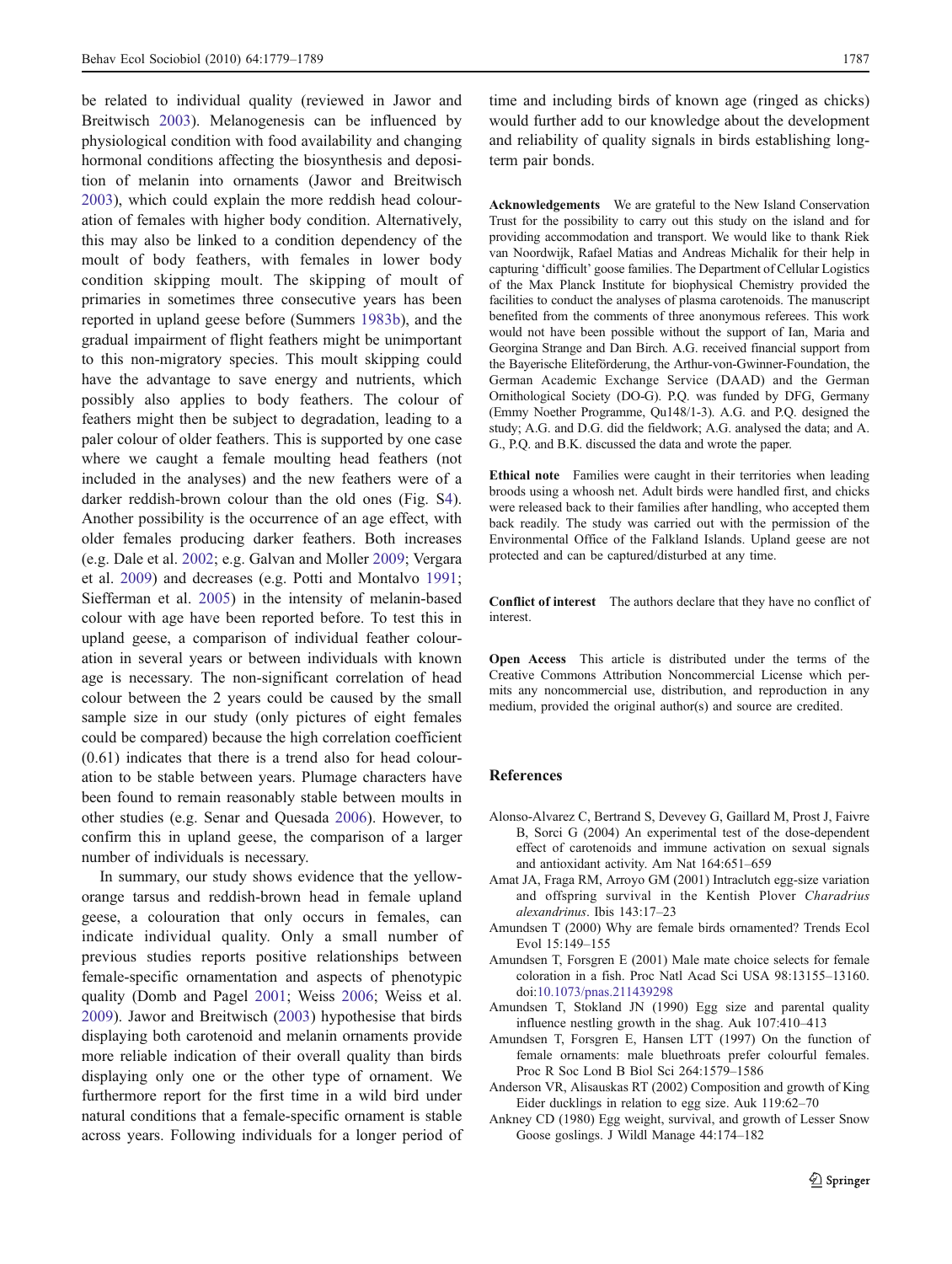- <span id="page-9-0"></span>Ardia DR, Wasson MF, Winkler DW (2006) Individual quality and food availability determine yolk and egg mass and egg composition in tree swallows Tachycineta bicolor. J Avian Biol  $37.252 - 259$
- Bennett PM, Owens IPF (2002) Evolutionary ecology of birds: life history, mating systems and extinction. Oxford University Press, Oxford
- Bergman TJ, Beehner JC (2008) A simple method for measuring colour in wild animals: validation and use on chest patch colour in geladas (Theropithecus gelada). Biol J Linn Soc 94:231– 240
- Blackmer AL, Mauck RA, Ackerman JT, Huntington CE, Nevitt GA, Williams JB (2005) Exploring individual quality: basal metabolic rate and reproductive performance in storm-petrels. Behav Ecol 16:906–913. doi[:10.1093/beheco/ari069](http://dx.doi.org/10.1093/beheco/ari069)
- Blas J, Perez-Rodriguez L, Bortolotti GR, Vinuela J, Marchant TA (2006) Testosterone increases bioavailability of carotenoids: Insights into the honesty of sexual signaling. Proc Natl Acad Sci USA 103:18633–18637
- Bortolotti GR, Fernie KJ, Smits JE (2003) Carotenoid concentration and coloration of American Kestrels (Falco sparverius) disrupted by experimental exposure to PCBs. Funct Ecol 17:651–657
- Brush AH (1981) Carotenoids in wild and captive birds. In: Baurenfield JC (ed) Carotenoids as colorants and vitamin A precursors. Academic Press, New York, pp 539–562
- Casagrande S, Costantini D, Tagliavini J, Dell'Omo G (2009) Phenotypic, genetic, and environmental causes of variation in yellow skin pigmentation and serum carotenoids in Eurasian kestrel nestlings. Ecol Res 24:273–279
- Christians JK (2002) Avian egg size: variation within species and inflexibility within individuals. Biol Rev 77:1–26
- Clutton-Brock T (2009) Sexual selection in females. Anim Behav 77:3–11
- Croxall JP, Rothery P, Crisp A (1992) The effect of maternal age and experience on egg-size and hatching success in Wandering Albatrosses Diomedea exulans. Ibis 134:219–228
- Cuthill I, Partridge J, Bennett A, Church S, Hart N, Hunt S (2000) Ultraviolet vision in birds. Adv Study Behav 29:159– 214
- Dale S, Slagsvold T, Lampe HM, Lifjeld JT (2002) Age-related changes in morphological characters in the pied flycatcher Ficedula hypoleuca. Avian Sci 2:153–166
- Dawson RD, Bortolotti GR (2006) Carotenoid-dependent coloration of male American kestrels predicts ability to reduce parasitic infections. Naturwissenschaften 93:597–602
- Dawson RD, Clark RG (2000) Effects of hatching date and egg size on growth, recruitment, and adult size of Lesser Scaup. Condor 102:930–935
- Domb LG, Pagel M (2001) Sexual swellings advertise female quality in wild baboons. Nature 410:204–206
- Ducrest A-L, Keller L, Roulin A (2008) Pleiotropy in the melanocortin system, coloration and behavioural syndromes. Trends Ecol Evol 23:502–510
- Endler JA (1983) Natural and sexual selection on color patterns in poeciliid fishes. Environ Biol Fish 9:173–190
- Faivre B, Preault M, Salvadori F, Thery M, Gaillard M, Cezilly F (2003) Bill colour and immunocompetence in the European blackbird. Anim Behav 65:1125–1131
- Fitze PS, Richner H (2002) Differential effects of a parasite on ornamental structures based on melanins and carotenoids. Behav Ecol 13:401–407
- Fitze PS, Tschirren B, Richner H (2003) Carotenoid-based colour expression is determined early in nestling life. Oecologia 137:148–152
- Fox DL (1979) Biochromy: natural coloration of living things. University of California Press, Berkeley
- Funk DH, Tallamy DW (2000) Courtship role reversal and deceptive signals in the long-tailed dance fly, Rhamphomyia longicauda. Anim Behav 59:411–421
- Furness RW, Furness BL (1981) A technique for estimating the hatching dates of eggs of unknown laying date. Ibis 123:98–102
- Galvan I, Moller AP (2009) Different roles of natural and sexual selection on senescence of plumage colour in the barn swallow. Funct Ecol 23:302–309
- Gladbach A, Gladbach DJ, Quillfeldt P (2010) Seasonal clutch size decline and individual variation in the timing of breeding are related to female body condition in a non-migratory species, the upland goose Chloephaga picta leucoptera. J Ornithol. doi[:10.1007/s10336-010-0518-8](http://dx.doi.org/10.1007/s10336-010-0518-8)
- Goth A, Evans CS (2004) Egg size predicts motor performance and postnatal weight gain of Australian Brush-turkey (Alectura lathami) hatchlings. Can J Zool-Rev Can Zool 82:972–979
- Greenfield MD, Rodriguez RL (2004) Genotype-environment interaction and the reliability of mating signals. Anim Behav 68:1461–1468
- Griffith SC, Parker TH, Olson VA (2006) Melanin-versus carotenoidbased sexual signals: is the difference really so black and red? Anim Behav 71:749–763
- Hadfield JD, Owens IPF (2006) Strong environmental determination of a carotenoid-based plumage trait is not mediated by carotenoid availability. J Evol Biol 19:1104–1114
- Heinsohn R, Legge S, Endler JA (2005) Extreme reversed sexual dichromatism in a bird without sex role reversal. Science 309:617–619
- Hill GE, Montgomerie R, Inouye CY, Dale J (1994) Influence of dietary carotenoids on plasma and plumage color in the House finch—intrasexual and intersexual variation. Funct Ecol 8:343– 350
- Jawor JM, Breitwisch R (2003) Melanin ornaments, honesty, and sexual selection. Auk 120:249–265
- Jones IL, Hunter FM (1993) Mutual sexual selection in a monogamous seabird. Nature 362:238–239
- Juola FA, McGraw K, Dearborn DC (2008) Carotenoids and throat pouch coloration in the great frigatebird (Fregata minor). Comp Biochem Physiol B Biochem Mol Biol 149:370–377
- Kraaijeveld K, Kraaijeveld-Smit FJL, Komdeur J (2007) The evolution of mutual ornamentation. Anim Behav 74:657–677
- Lande R (1980) Sexual dimorphism, sexual selection, and adaptation in polygenic characters. Evolution 34:292–305
- Lozano GA (1994) Carotenoids, parasites, and sexual selection. Oikos 70:309–311
- Magrath R (1992) The effect of egg mass on the growth and survival of blackbirds: a field experiment. J Zool London 227:639–653
- Martinez-Padilla J, Mougeot F, Perez-Rodriguez L, Bortolotti GR (2007) Nematode parasites reduce carotenoid-based signalling in male red grouse. Biol Lett 3:161–164
- McGraw K (2006) Mechanics of melanin-based coloration. In: GE H, KJ M (eds) Bird coloration, Vol. I. Harvard University Press, Cambridge, pp 243–294
- McGraw KJ (2004) Colorful songbirds metabolize carotenoids at the integument. J Avian Biol 35:471–476
- McGraw KJ (2005) Interspecific variation in dietary carotenoid assimilation in birds: Links to phylogeny and color ornamentation. Comp Biochem Physiol B Biochem Mol Biol 142:245–250
- McGraw KJ (2008) An update on the honesty of melanin-based color signals in birds. Pigment Cell Melanoma Res 21:133–138
- McGraw KJ, Hill GE (2001) Carotenoid access and intraspecific variation in plumage pigmentation in male american goldfinches (Carduelis tristis) and northern cardinals (Cardinalis cardinalis). Funct Ecol 15:732–739
- Moller AP, Biard C, Blount JD, Houston DC, Ninni P, Saino N, Surai PF (2000) Carotenoid-dependent signals: indicators of foraging